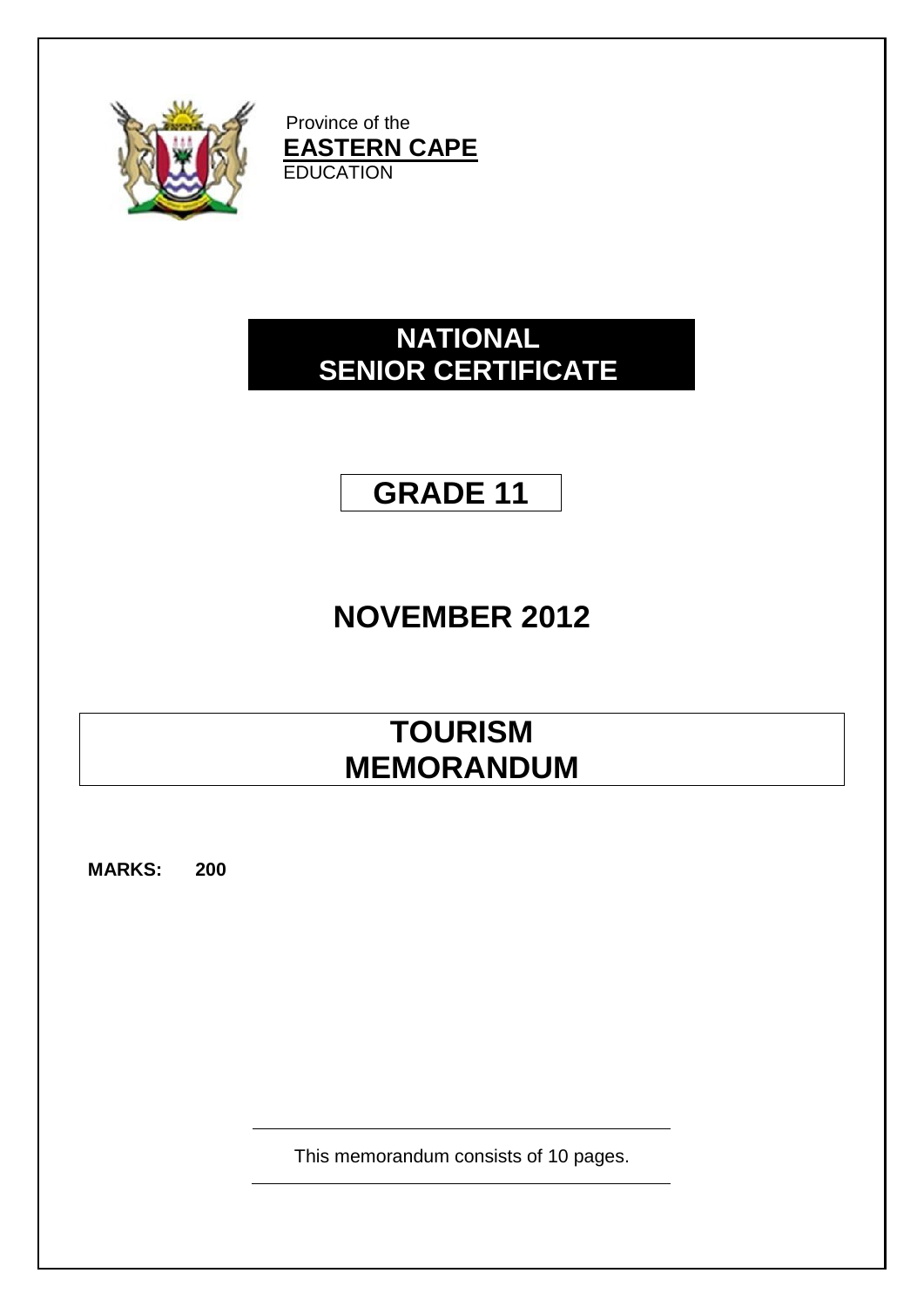### **SECTION A: SHORT QUESTIONS**

Facial expression √

#### **QUESTION 1**

| 1.1 | 1.1.1<br>1.1.2<br>1.1.3<br>1.1.4<br>1.1.5<br>1.1.6<br>1.1.7<br>1.1.8<br>1.1.9<br>1.1.10          | $\mathsf{B} \sqrt{ }$<br>$D \sqrt{}$<br>Aν<br>$C \vee$<br>$\mathsf{B} \sqrt{ }$<br>$C \vee$<br>$\mathsf{B} \mathsf{V}$<br>$C \vee$<br>$D \sqrt{}$<br>$D \sqrt{}$ |                       |                | <b>LO1 AS1</b><br><b>LO4 AS5</b><br><b>LO3 AS3</b><br><b>LO3 AS1</b><br>LO <sub>3</sub> AS <sub>6</sub><br>LO <sub>3</sub> AS <sub>6</sub><br><b>LO3 AS4</b><br><b>LO3 AS4</b><br><b>LO1 AS1</b><br><b>LO1 AS2</b> |      |
|-----|--------------------------------------------------------------------------------------------------|------------------------------------------------------------------------------------------------------------------------------------------------------------------|-----------------------|----------------|--------------------------------------------------------------------------------------------------------------------------------------------------------------------------------------------------------------------|------|
|     | 1.1.11<br>1.1.12<br>1.1.13<br>1.1.14<br>1.1.15<br>1.1.16<br>1.1.17<br>1.1.18<br>1.1.19<br>1.1.20 | $D \sqrt{}$<br>A $\sqrt{ }$<br>$C \vee$<br>$\mathsf{B} \mathsf{V}$<br>$D \sqrt{}$<br>$\mathsf{B} \sqrt{ }$<br>$C \vee$<br>Aν<br>$C \vee$<br>$D \sqrt{}$          |                       | (20 x 1)       | <b>LO1 AS2</b><br><b>LO2 AS1</b><br><b>LO4 AS5</b><br><b>LO1 AS2</b><br><b>LO1 AS2</b><br><b>LO2 AS1</b><br><b>LO3 AS2</b><br><b>LO3 AS3</b><br><b>LO4 AS1</b><br><b>LO2 AS1</b>                                   | (20) |
| 1.2 | 1.2.1<br>1.2.2<br>1.2.3<br>1.2.4<br>1.2.5                                                        | Desert $\sqrt{ }$<br>The Okavango Delta $\sqrt{ }$<br>The Victoria Falls $\sqrt{}$<br>Lake Tanganyika $\sqrt{ }$<br>Mount Kilimanjaro √                          |                       | $(5 \times 1)$ | LO <sub>3</sub> AS <sub>3</sub>                                                                                                                                                                                    | (5)  |
| 1.3 | 1.3.1<br>1.3.2<br>1.3.3<br>1.3.4<br>1.3.5                                                        | $E \sqrt{}$<br>A $\sqrt{ }$<br>$F \sqrt{}$<br>$\mathsf{B} \setminus$<br>$D \sqrt{}$                                                                              |                       | $(5 \times 1)$ | LO <sub>4</sub> AS <sub>3</sub>                                                                                                                                                                                    | (5)  |
| 1.4 | 1.4.1<br>1.4.2<br>1.4.3<br>1.4.4<br>1.4.5                                                        | Multiplier Effect $\sqrt{}$<br>SETA $\sqrt$<br>Shift Work $\sqrt{}$<br>Regulatory Body $\sqrt{}$<br>Employment Equity $\sqrt{}$                                  |                       |                | $(5 \times 1)$ LO1 AS3                                                                                                                                                                                             | (5)  |
| 1.5 | <b>OPEN</b>                                                                                      |                                                                                                                                                                  | <b>CLOSED</b>         |                |                                                                                                                                                                                                                    |      |
|     | Eye contact $\sqrt{ }$                                                                           |                                                                                                                                                                  | Head down $\sqrt{}$   |                |                                                                                                                                                                                                                    |      |
|     | Gestures $\sqrt{ }$                                                                              |                                                                                                                                                                  | Arms folded $\sqrt{}$ |                |                                                                                                                                                                                                                    |      |

 $\overline{(5 \times 1)}$  LO4 AS5 (5)

**TOTAL SECTION A: 40**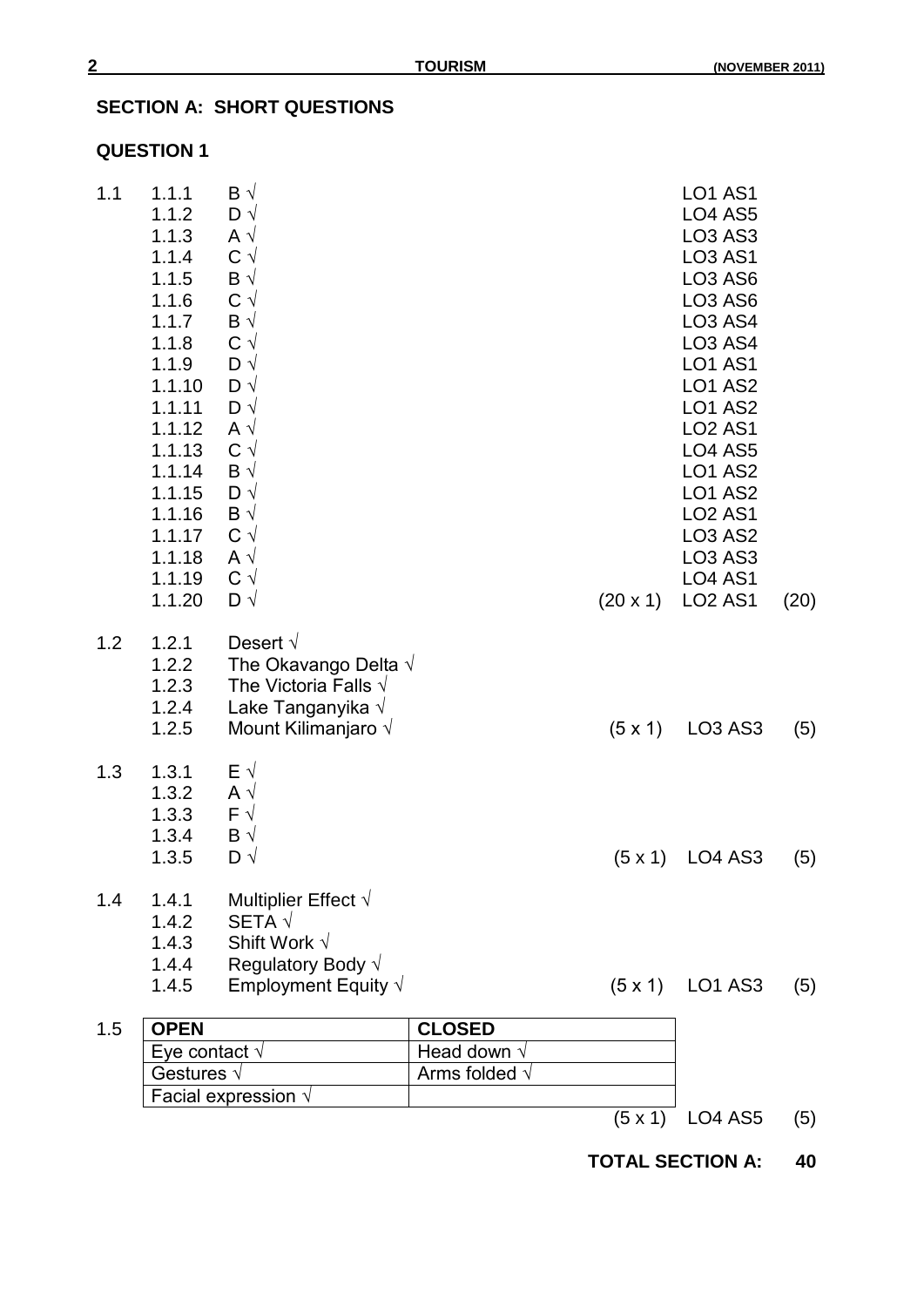## **SECTION B: TOURISM AS AN INTERRELATED SYSTEM**

#### **QUESTION 2**

| 2.1 | 2.1.1 | "Not many service providers realise that satisfied consumers<br>become ambassadors for the destination and recommend it to<br>friends and family." $\sqrt{v}$<br><b>LO1 AS1</b>                                                                                                                                                                                                                                    | (2) |
|-----|-------|--------------------------------------------------------------------------------------------------------------------------------------------------------------------------------------------------------------------------------------------------------------------------------------------------------------------------------------------------------------------------------------------------------------------|-----|
|     | 2.1.2 | Satisfied customers and greater job satisfaction for staff. $\sqrt{v}$<br>$\bullet$<br>Repeat business $\sqrt{v}$<br>$\bullet$<br>Customer loyalty $\sqrt{v}$<br>$\bullet$<br>Improved public image and reputation $\sqrt{v}$<br>Stimulate the multiplier effect<br>$\bullet$<br>More visitors and increased sales<br>$(Any 3 x 2)$ LO1 AS1                                                                        | (6) |
|     | 2.1.3 | Customers will not recommend South Africa as a tourist<br>destination $\sqrt{v}$ to their friends/Negative Word of Mouth. $\sqrt{v}$<br>Tourists numbers drop $\sqrt{v}$<br>Loss of repeat visitation $\sqrt{\sqrt{2}}$<br>Loss of foreign income<br>Economy will drop/ less contribution by tourism to the GDP<br>Unemployment will grow<br>Multiplier effect will be negatively affected.<br>(Any 4 x 2) LO1 AS3 | (8) |
|     | 2.1.4 | TGCSA √/ FEDHASA √/ Chaine Des Rotisseur √/ SATSA √/<br>SAACI √<br>$(Any 4 x 1)$ LO1 AS3                                                                                                                                                                                                                                                                                                                           | (4) |
|     | 2.1.5 | "Zulu Kingdom. Exceptional" $\sqrt{}$<br><b>LO4 AS2</b>                                                                                                                                                                                                                                                                                                                                                            | (1) |
|     | 2.1.6 | To promote and market KwaZulu-Natal as an exceptional<br>$\bullet$<br>tourist destination. $\sqrt{\sqrt{ }}$<br>To improve the overall service delivery of tourism service<br>providers. $\sqrt{\sqrt{ }}$<br>To encourage repeat visits by tourists. $\sqrt{v}$<br>To create tourism related jobs.<br>To increase tourism's contribution to the GDP.<br>$(Any 3 x 2)$ LO1 AS2                                     | (6) |
|     | 2.1.7 | Federated Hospitality Association of South Africa. $\sqrt{ }$<br>(a)                                                                                                                                                                                                                                                                                                                                               | (1) |
|     |       | South African Association for the Conference Industry. V<br>(b)<br><b>LO1 AS1</b>                                                                                                                                                                                                                                                                                                                                  | (1) |

**[29]**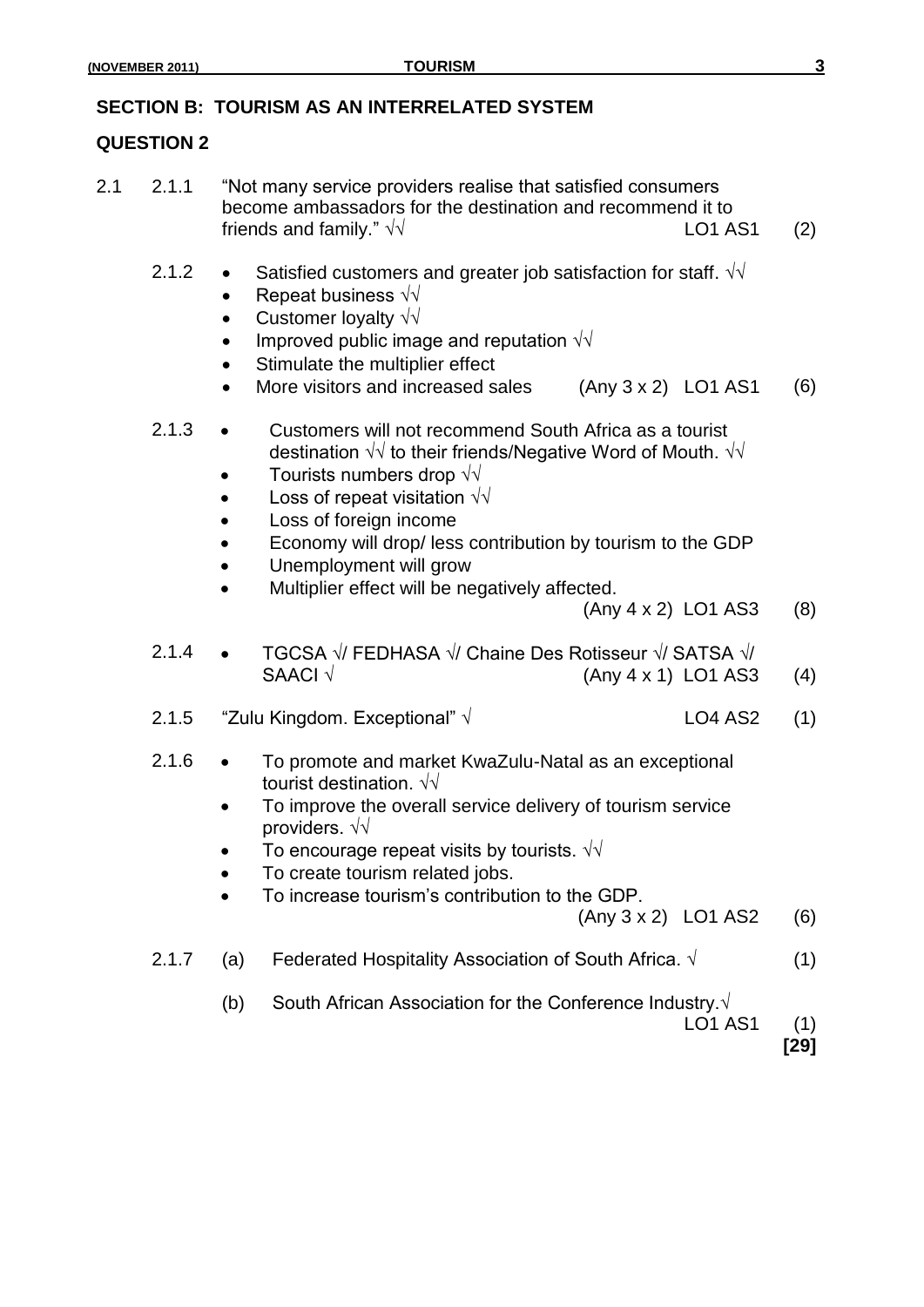#### **QUESTION 3**

| NO.   | <b>EMPLOYEE</b>      | <b>PERSONAL</b>                                                                                                                                                                                             | <b>CORE</b>                                                                                                                                                                                                                                                                            | <b>VOCATIONAL</b>                                                                                                                                                                                                                                                             |
|-------|----------------------|-------------------------------------------------------------------------------------------------------------------------------------------------------------------------------------------------------------|----------------------------------------------------------------------------------------------------------------------------------------------------------------------------------------------------------------------------------------------------------------------------------------|-------------------------------------------------------------------------------------------------------------------------------------------------------------------------------------------------------------------------------------------------------------------------------|
|       |                      | <b>QUALITIES</b>                                                                                                                                                                                            | <b>SKILLS</b>                                                                                                                                                                                                                                                                          | <b>SKILLS</b>                                                                                                                                                                                                                                                                 |
| 3.1.1 | <b>Tour Guide</b>    | Hard working V<br>Reliability<br>Honesty<br>Well presented<br>Punctuality<br>Respect                                                                                                                        | Good verbal<br>communication<br>skills $\sqrt{}$<br>Good written<br>$\frac{1}{2}$<br>communication<br>skills<br>Knowledge of<br>health and<br>safety issues                                                                                                                            | Telephone skills $\sqrt{}$<br>Computer literacy<br>$\blacksquare$<br>Product or<br>destination<br>knowledge<br>- First aid<br>certificate<br>- Health and safety<br>qualification<br>- Foreign language<br>skills<br>- A driving license<br>Air fares and<br>ticketing skills |
| 3.1.2 | Travel<br>Consultant | Hard working V<br>Friendly<br>Honesty<br>Well presented<br>Professional                                                                                                                                     | Good verbal<br>$\blacksquare$<br>communication<br>skills $\sqrt{}$<br>Knowledge of<br>the Tourism<br>Industry<br>Numeracy skills<br>An outgoing<br>personality<br>Common sense<br>and patience<br>An eye for detail<br>Being a good<br>team player well<br>Organised<br>$\blacksquare$ | - Knowledge of<br>travel geography $\sqrt{ }$<br>- Air fare and<br>ticketing skills<br>Selling skills<br>Foreign language<br>skills<br>Customer service<br>skills                                                                                                             |
| 3.1.3 | Restaurant<br>waiter | Personal<br>l.<br>Presentation<br>(professional<br>dress) $\sqrt{ }$<br>Personal hygiene/<br>cleanliness<br>Positive attitude<br>Friendly<br>Outgoing<br>personality<br>Neatness<br>Hardworking<br>Reliable | Excellent verbal<br>$\overline{\phantom{a}}$<br>communication<br>skills√<br>Customer<br>÷,<br>service skills<br>Knowledge of<br>health and<br>safety issues<br>Well organised<br>÷,<br>Knowledge of<br>table<br>arrangement                                                            | Cooking skills $\sqrt{v}$<br>Stock taking skills<br>Basic skills for<br>electricity and gas<br>usage<br>Telephone skills<br>Knowledge of<br>food or wine<br>served in his/ her<br>restaurant.                                                                                 |

3.2 An information booklet or pamphlet that tells people about the service a<br>business offers and how they can make a booking. LO1 AS3 business offers and how they can make a booking. LO1 AS3 (2)

**[11]**

 $(9)$ 

**TOTAL SECTION B: 40**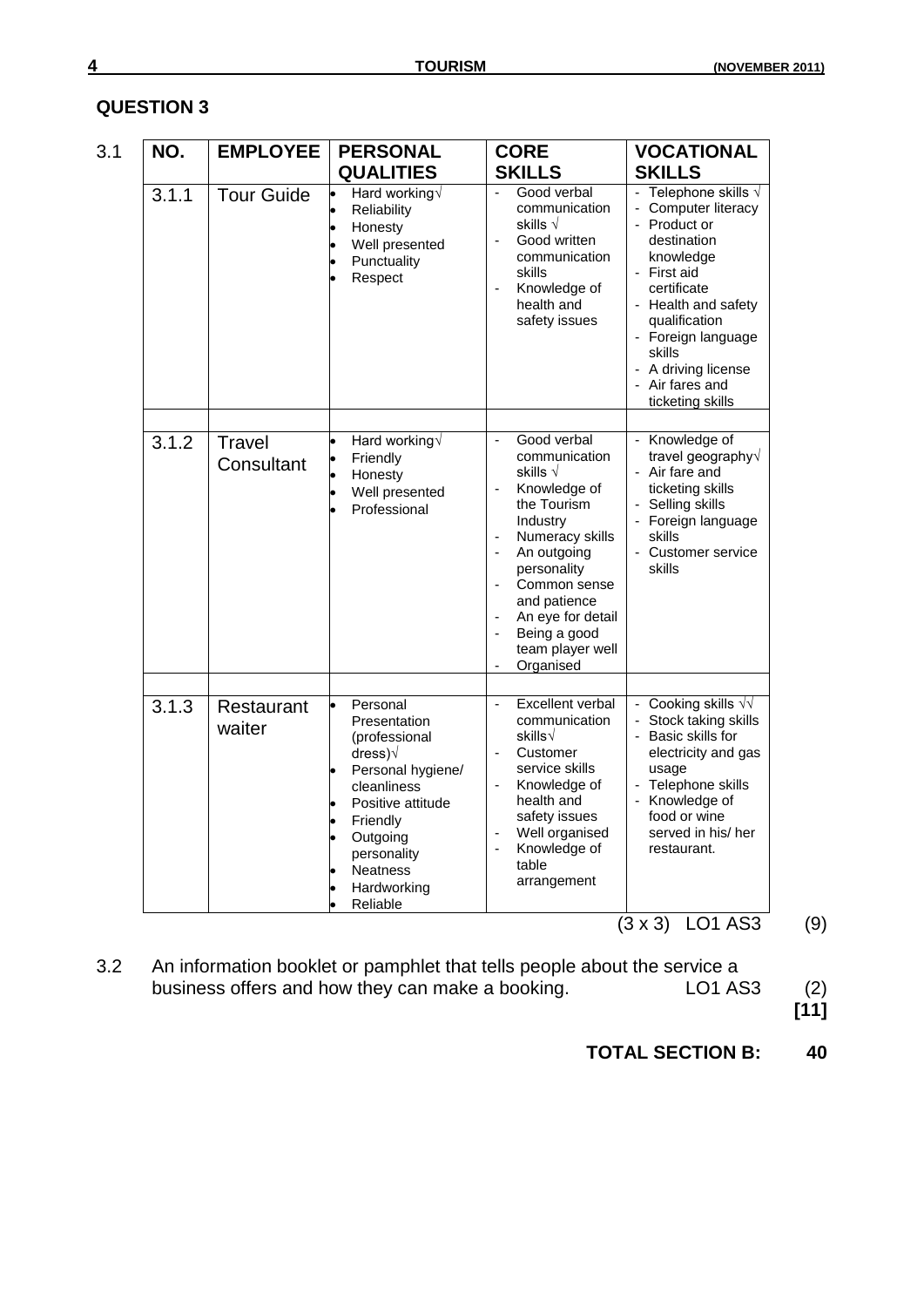### **SECTION C: RESPONSIBLE AND SUSTAINABLE TOURISM**

| 4.1 | 4.1.1 | Coffee Bay/Transkei/KwaBomvana √<br><b>LO2 AS1</b><br>(Any 1)                                                                                                                                                                                                                                                                                                                                                                                                                                                                                                                              | (1)           |
|-----|-------|--------------------------------------------------------------------------------------------------------------------------------------------------------------------------------------------------------------------------------------------------------------------------------------------------------------------------------------------------------------------------------------------------------------------------------------------------------------------------------------------------------------------------------------------------------------------------------------------|---------------|
|     | 4.1.2 | They mean that things are still done in pure traditional<br>$\bullet$<br>African way. $\sqrt{ }$<br>People still live in huts and the wealth of a man is measured<br>$\bullet$<br>with the number of cows they own. $\sqrt{ }$<br>People practice traditional rituals. $\sqrt{ }$<br>٠<br>Ancient tribal systems are still in place.<br>(Any 3)<br>LO <sub>2</sub> AS <sub>4</sub><br>$\bullet$                                                                                                                                                                                            | (3)           |
|     | 4.1.3 | Cultural Tours $\sqrt{ }$<br><b>LO2 AS4</b>                                                                                                                                                                                                                                                                                                                                                                                                                                                                                                                                                | (1)           |
|     | 4.1.4 | Visiting a herb doctor, witch doctor ( <i>Isangoma</i> ). $\sqrt{v}$<br>Talking to abakwetha. $\sqrt{\sqrt{2}}$<br>Enjoying traditional lunch and dinner. $\sqrt{v}$<br>$\bullet$<br>Drinking <i>umqombothi</i> in the shebeen. $\sqrt{v}$<br>$\bullet$<br>Enjoying the traditional dance and music.<br>Meeting the tribal authorities, chief or headman.<br>$\bullet$<br>(Any 4 x 2) LO2 AS4                                                                                                                                                                                              | (8)           |
|     | 4.1.5 | Coffee Shack employees and their guests do not degrade<br>$\bullet$<br>the environment. $\sqrt{v}$<br>Coffee Shack management has built schools and clinics in<br>the area. $\sqrt{v}$<br>Guests offered homes to be used as guest houses or B&B.<br>٠<br>Infrastructure gets improved.<br>$\bullet$<br>Locals earn money through singing and dancing for the<br>$\bullet$<br>tourists.<br>Employs locals e.g. as tour guides.<br>$\bullet$<br>Multiplier effect set in motion.<br>$\bullet$<br>Standard of living of the locals improved.<br>$\bullet$<br>(Any 2 x 2) LO <sub>2</sub> AS3 | (4)           |
|     | 4.1.6 | They should introduce skills development programmes for<br>the local employees. $\sqrt{v}$<br>Organise internships for school learners. $\sqrt{v}$<br>Teach unemployed locals how to make crafts to sell to<br>tourists. $\sqrt{v}$<br>Organise traditional food for the tourists.<br>Organise an arts and crafts market where locals can sell<br>$\bullet$<br>their products to the tourists.<br>$(Any 3 x 2)$ LO <sub>2</sub> AS <sub>4</sub>                                                                                                                                            | (6)<br>$[23]$ |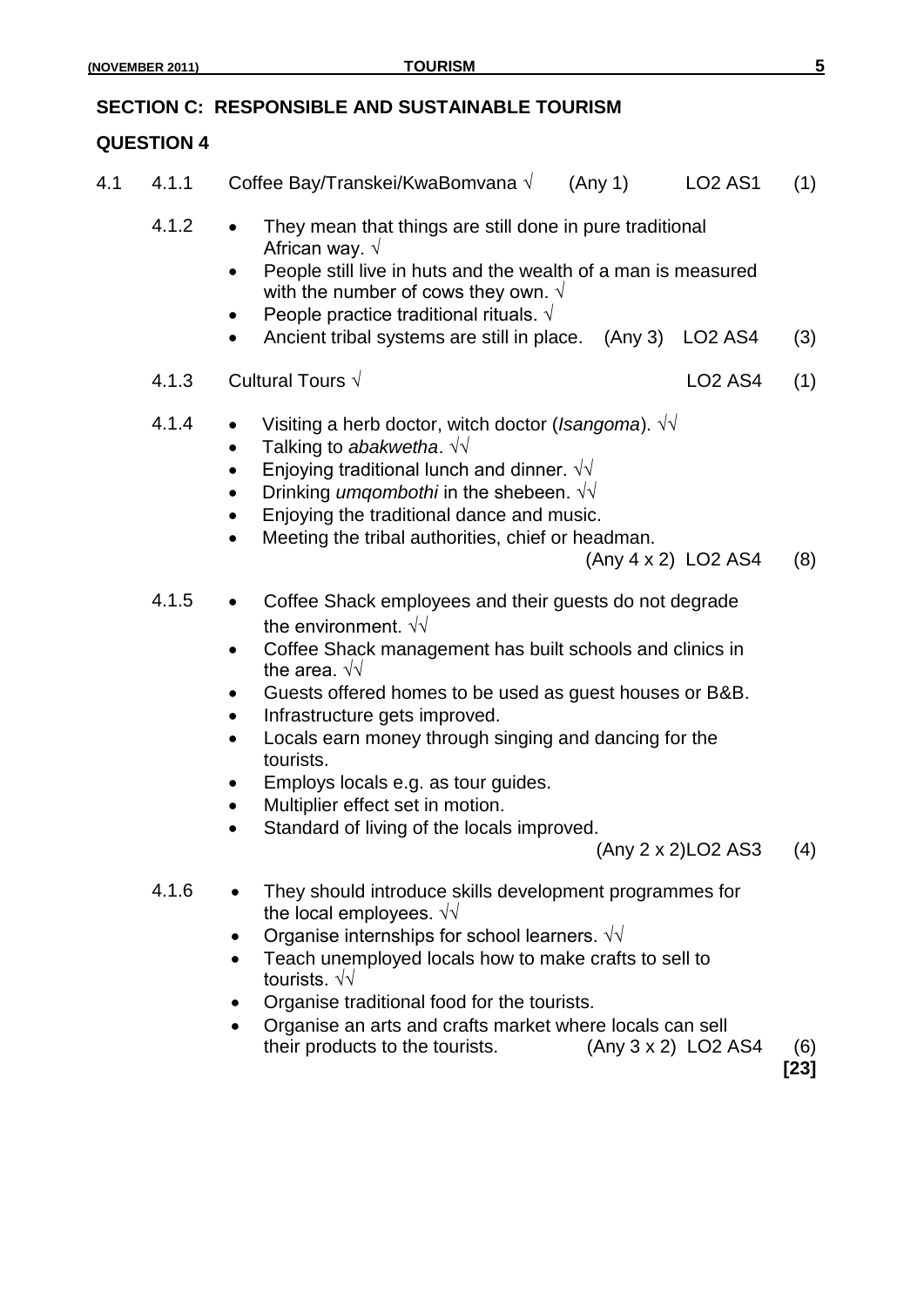| 5.1 | 5.1.1 | (a)                                                           | United Nations Educational, Scientific and Cultural<br>Organisation                                                                                                                                                                                                                                                                                   |             |                         | (2)           |
|-----|-------|---------------------------------------------------------------|-------------------------------------------------------------------------------------------------------------------------------------------------------------------------------------------------------------------------------------------------------------------------------------------------------------------------------------------------------|-------------|-------------------------|---------------|
|     |       | (b)                                                           | To recognise places in the world that is rich in<br>heritage. $\sqrt{ }$<br>To protect and preserve these places for future<br>$\bullet$<br>generations. $\sqrt{ }$                                                                                                                                                                                   |             | <b>LO2 AS4</b>          | (2)           |
|     | 5.1.2 | $\bullet$<br>$\bullet$<br>$\bullet$<br>$\bullet$<br>$\bullet$ | Any THREE of the following:<br>Provide job opportunities for local people. $\sqrt{v}$<br>Generate income from tourists spending money. $\sqrt{v}$<br>Infrastructure improves e.g. roads. $\sqrt{v}$<br>Ubuntu effect<br>Living standards improve.<br>Exposure; the place becomes well-known (famous).<br>Acquisition of skills.<br>Multiplier effect. | (Any 3 x 2) | <b>LO2 AS4</b>          | (6)           |
|     | 5.1.3 | (a)                                                           | Heritage: is made up of natural, indigenous, historical and<br>cultural inheritance that makes communities unique.<br>Communities wish to preserve this rich history for future<br>generations. $\sqrt{v}$                                                                                                                                            |             | <b>LO2 AS4</b>          | (2)           |
|     |       | (b)                                                           | Diversity: differences amongst people, species,<br>environments, religions and backgrounds. It is important to<br>recognise and appreciate one another's uniqueness. $\sqrt{v}$                                                                                                                                                                       |             | <b>LO4 AS1</b>          | (2)           |
|     | 5.1.4 |                                                               | Drakensberg/Ukhahlamba Heritage Site $\sqrt{}$                                                                                                                                                                                                                                                                                                        |             | <b>LO2 AS4</b>          | (1)           |
|     | 5.1.5 | (a)                                                           | Gauteng $\sqrt$                                                                                                                                                                                                                                                                                                                                       |             |                         | (1)           |
|     |       | (b)                                                           | KwaZulu-Natal $\sqrt$                                                                                                                                                                                                                                                                                                                                 |             | <b>LO3 AS4</b>          | (1)<br>$[17]$ |
|     |       |                                                               |                                                                                                                                                                                                                                                                                                                                                       |             | <b>TOTAL SECTION C:</b> | 40            |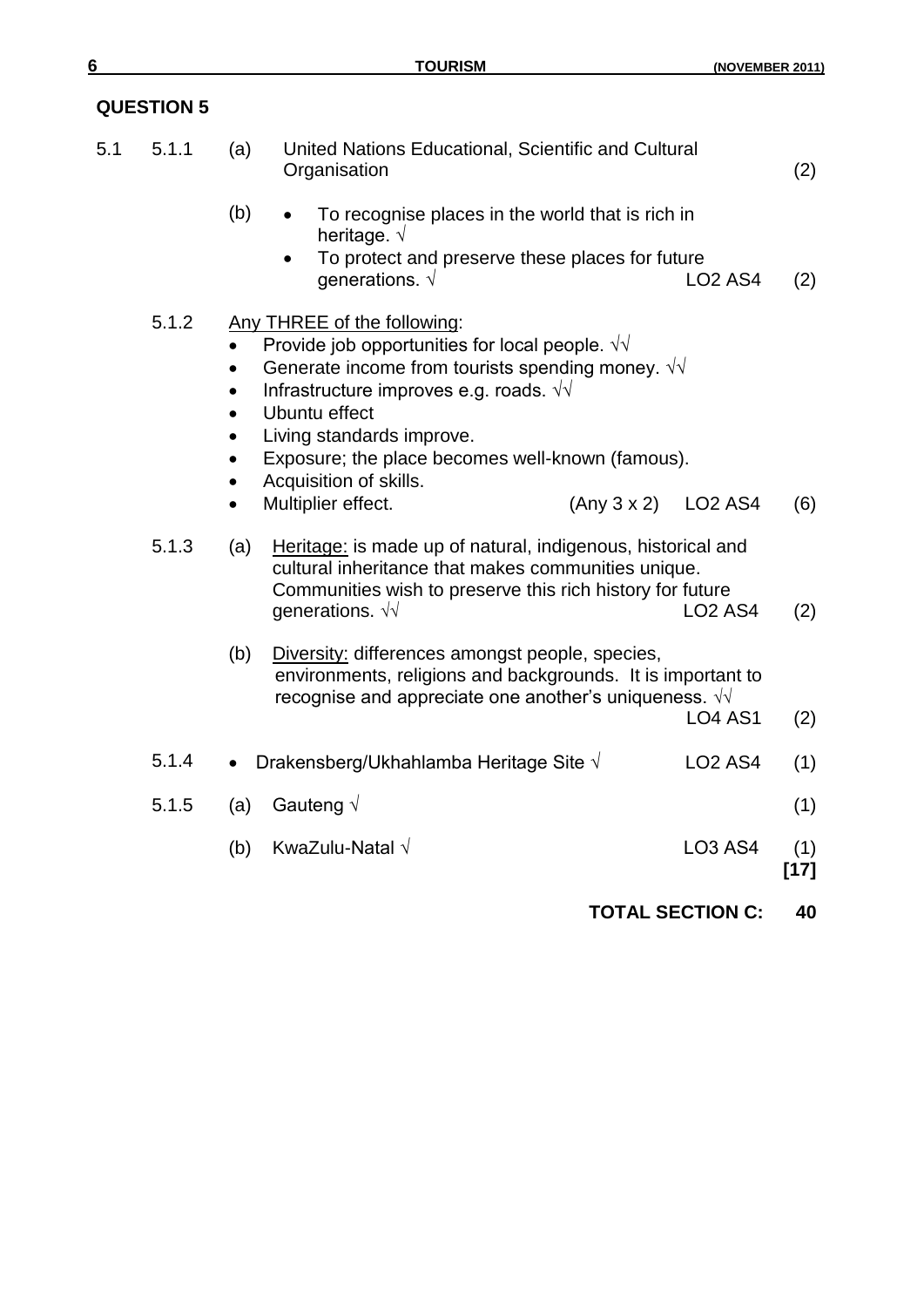## **SECTION D: TOURISM GEOGRAPHY, ATTRACTIONS AND TRAVEL TRENDS**

| 6.1 | 6.1.1 | In both cities visitor numbers have increased with Cape Town a<br>bit slower. $\sqrt{v}$                                                                                                                     | <b>LO3 AS3</b>                  | (2) |
|-----|-------|--------------------------------------------------------------------------------------------------------------------------------------------------------------------------------------------------------------|---------------------------------|-----|
|     | 6.1.2 | Cape Town/Mother City attracts huge number of foreign/<br>inbound international tourists $\sqrt{ }$ and Durban/KwaZulu Natal is the<br>busiest domestic holiday destination in the whole country. $\sqrt{d}$ | <b>LO3 AS3</b>                  | (3) |
|     | 6.1.3 | (a)<br>Durban is easily accessible to domestic tourists. $\sqrt{v}$<br>Durban has climate and weather that appeals to South<br>Africans. $\sqrt{\sqrt{}}$                                                    |                                 |     |
|     |       | The Durban coast is warm throughout the year and<br>therefore appeals to beachgoers. (Any 2 x 2) LO3 AS3                                                                                                     |                                 | (4) |
|     |       | (b)<br>Cape Town is difficult to access to the locals. $\sqrt{v}$<br>Cape Town is well marketed to international tourists. $\sqrt{v}$<br>Cape Town's weather is hostile. (Any 2 x 2) LO3 AS3                 |                                 | (4) |
|     | 6.1.4 | There have safety plans in place. $\sqrt{\sqrt{2}}$<br>Metro police do regular patrols in the city. $\sqrt{v}$                                                                                               | LO <sub>3</sub> A <sub>S6</sub> | (4) |
| 6.2 | 6.2.1 | Domestic flight $\sqrt{}$                                                                                                                                                                                    | <b>LO3 AS2</b>                  | (1) |
|     | 6.2.2 | 20/11/2008 √<br>Date                                                                                                                                                                                         |                                 |     |
|     |       | 05h55 $\sqrt$<br>Departure Time                                                                                                                                                                              |                                 |     |
|     |       | Thursday $\sqrt{}$<br>Day<br>÷                                                                                                                                                                               | <b>LO3 AS2</b>                  | (3) |
|     | 6.2.3 | Comfort $\sqrt{}$                                                                                                                                                                                            | <b>LO3 AS2</b>                  | (1) |
|     | 6.2.4 | When demand is high the prices of the ticket may fall/drop. $\sqrt{v}$                                                                                                                                       | <b>LO3 AS2</b>                  | (2) |
|     | 6.2.5 | <b>Gateway:</b> A place, often a city or town, $\sqrt{}$ that people need<br>(a)<br>to go through in order to reach their destination./An entry or<br>exit point into/from a country. $\sqrt{v}$             | <b>LO3 AS2</b>                  | (3) |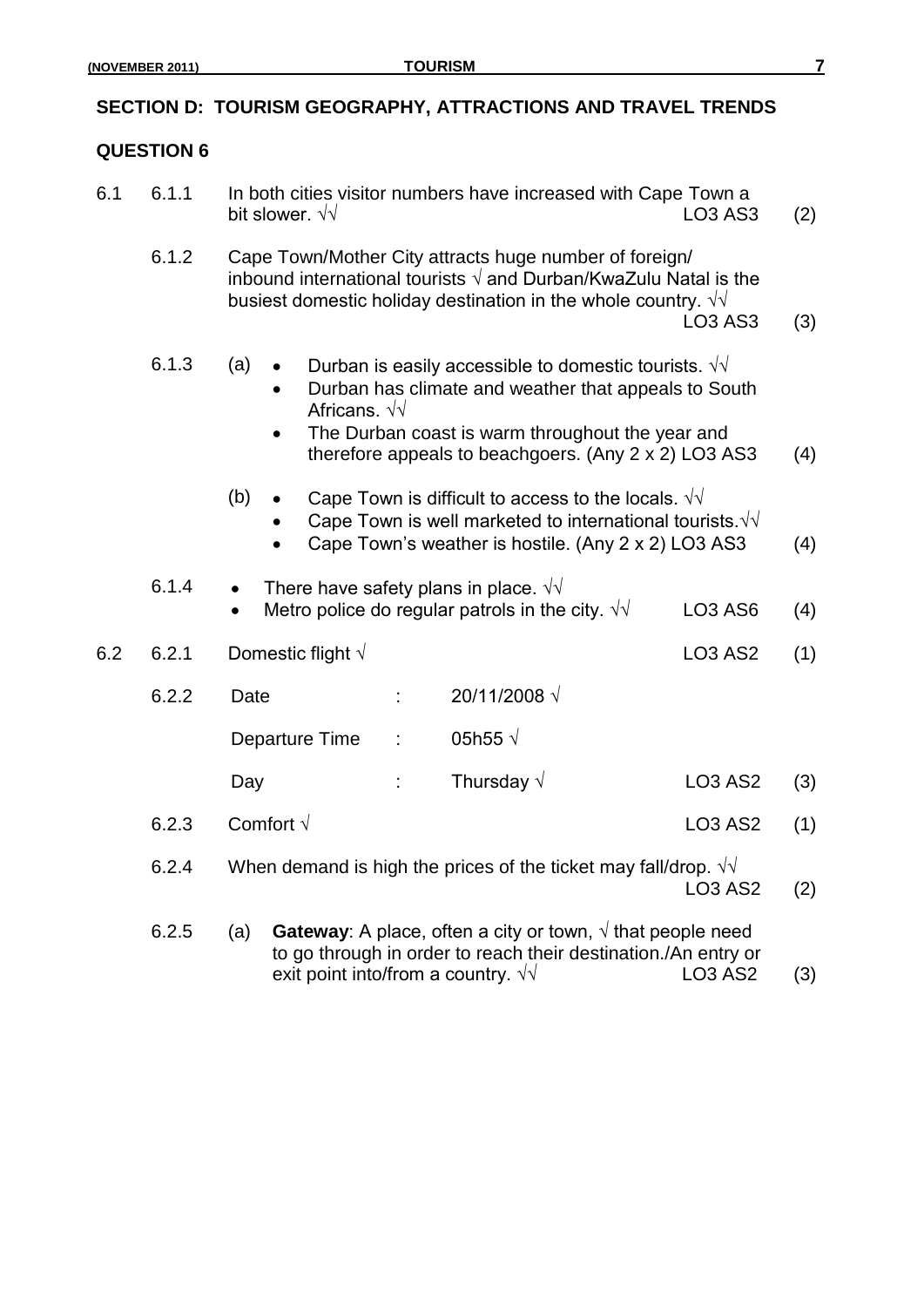- (b) (i) Seaports  $\sqrt{ }$ 
	- (ii) Airports  $\sqrt{ }$
	- (iii) Land border crossings  $\sqrt{ }$
	- (iv) Railway stations in border towns (Any 3 x 1) LO3 AS2 (3)

#### 6.3 6.3.1 **TABLE MOUNTAIN** (1)

- Found in South Africa, Table Mountain is Cape Town's famous landmark. √
- Its flat summit measures nearly 3 km from one end to the other and is 1 086 m above sea level.  $\sqrt{ }$
- Wildlife includes small mammals, reptiles and birds as well as the rare and secretive ghost frog that is found in a few perennial streams on the top of the mountain. √
- The most popular route to the top of the mountain is by cable car. Cable car. Cable car. Cable car. Cable car. Cable car. Cable car. Cable car. Cable car. Cable car. Cable car. Cable car. Cable car. Cable car. Cable car. Cable car. Cable car. Cable car. Cable car. Cable car. Ca

#### 6.3.2 **THE PYRAMIDS AND SPHINX**

- The pyramids that were built as tombs for the pharaohs of ancient Egypt are the only ones still standing.  $\sqrt{ }$
- Egyptian pyramids were built out of massive blocks of limestone. √
- The great pyramid at Giza is made from more than 2,3 million blocks and took about 20 years to build.  $\sqrt{ }$

Located in Sydney harbour, Australia. √

• The triangular outline represented the mound on which the Sun God stood when he created the other gods. LO3 AS1 (3)

#### 6.3.3 **SYDNEY OPERA HOUSE** (1)

**[11]**

Most distinctive and famous buildings of the 20<sup>th</sup> century.  $\sqrt{ }$  Presents theatre, musicals, opera, contemporary dance, ballet, every form of music from symphony concerts to jazz. Attracts up to two million audiences a year. LO3 AS1 (3) 6.4 6.4.1 R40 000,00 ÷ R12,16  $\sqrt{ }$  = £3 289,00  $\sqrt{ }$  LO3 AS5 (3) 6.4.2 EU€10 000,00 √ x R10,50 √ = R105 000.00 √√ LO3 AS5 (4) 6.4.3 • Bank/Commercial banks  $\sqrt{ }$  Travel Agents √ Major hotels and cruise ships  $\sqrt{ }$  Foreign exchange kiosks at airports √ Bureaux de Change. Foreign exchange dealers (Any 4) LO3 AS5 (4)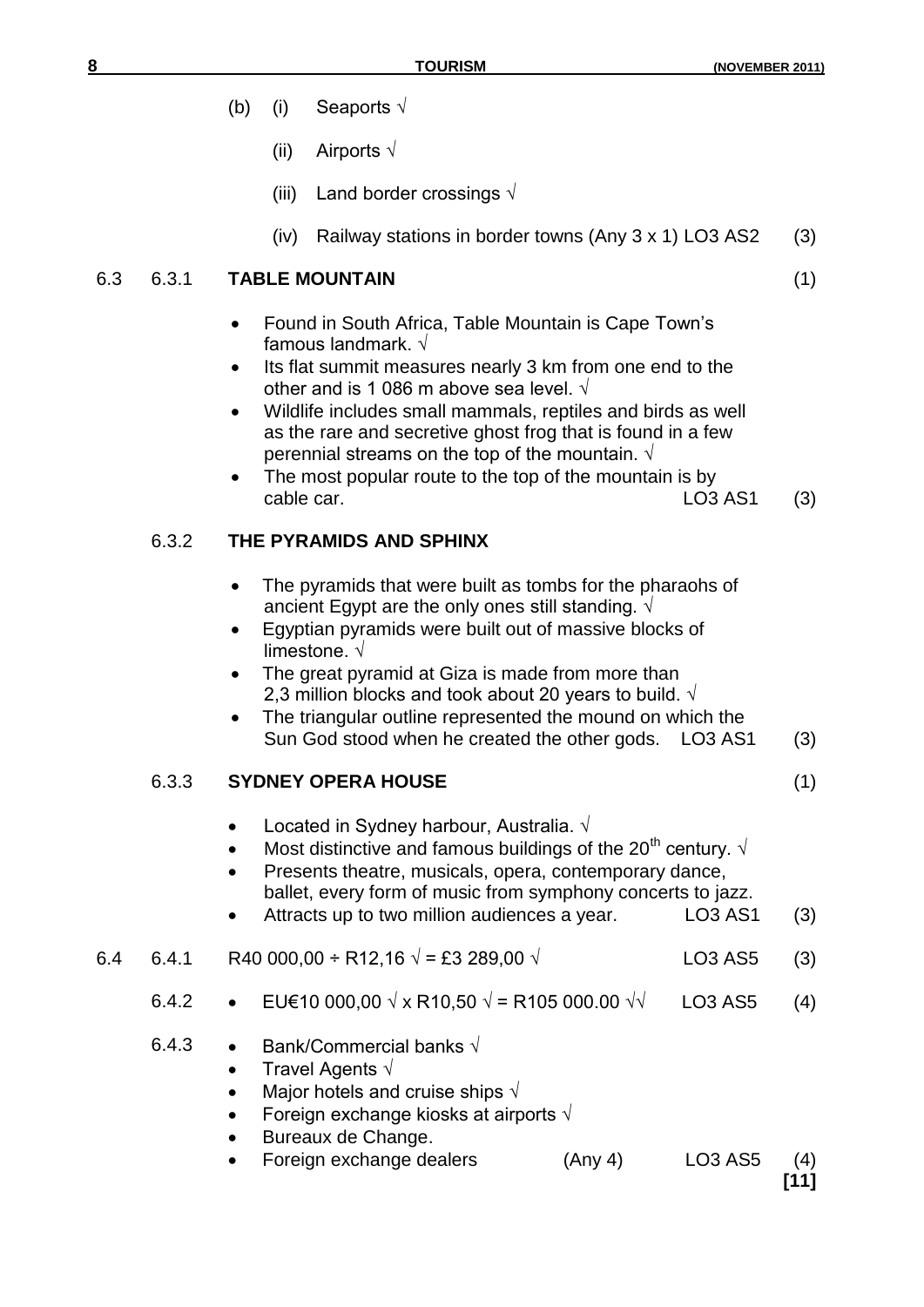#### **SECTION E: CUSTOMER CARE AND COMMUNICATION**

#### **QUESTION 7**

7.1 7.1.1 Unprofessional √ LO4 AS3 (1) 7.1.2 • Did not greet the customer.  $\sqrt{ }$ • She is not friendly (not smiling).  $\sqrt{ }$  Made no attempt to find the customer's name so that she could use it. She knows nothing about the service/product and this shows no preparedness for the job. There is no respect displayed, for instance, 'I don't know/ mama/sisi'. (Any 2 x 1) LO4 AS5 (2) 7.1.3 • The manager must train the staff.  $\sqrt{v}$  The importance of customers, respect, and professionalism must be emphasised.  $\sqrt{ }$  Prices for products must be written on products and/ or on the walls.  $\sqrt{}$  (Any 2 x 1) LO4 AS4 (2) 7.1.4 In that case, maybe I should rather ask at the stall next door. Perhaps they will be more helpful.  $\sqrt{}$  LO4 AS2 (2) 7.2 7.2.1 (a) **Written Complaint** (letter, e-mail, fax)  $\sqrt{ }$  LO4 AS2 (1) (b) • Can be directed to a specific person (manager).  $\sqrt{v}$ • Complainant can rationally formulate the complaint.  $\sqrt{v}$  Gives the business the opportunity to investigate and correct the action.  $\sqrt{V}$  LO4 AS2 (6)  $\bullet$ **OR Oral (Telephonic) complaint** LO4 AS2 (1) • Can speak to the correct person directly.  $\sqrt{v}$ • Fast reaction possible.  $\sqrt{v}$  Makes it possible for a business to address the issue  $immediately.  $\sqrt{√}$  LO4 AS2 (6)$ 7.2.2 • By providing training and up-skilling the employee.  $\sqrt{\sqrt{ }}$ Formulate a policy which can prescribe employees.  $\sqrt{\sqrt{}}$  By compiling procedures/guidelines according to which tasks need to be completed.  $(Any 2 x 2)$   $LO4 AS4$   $(4)$ 

**[18]**